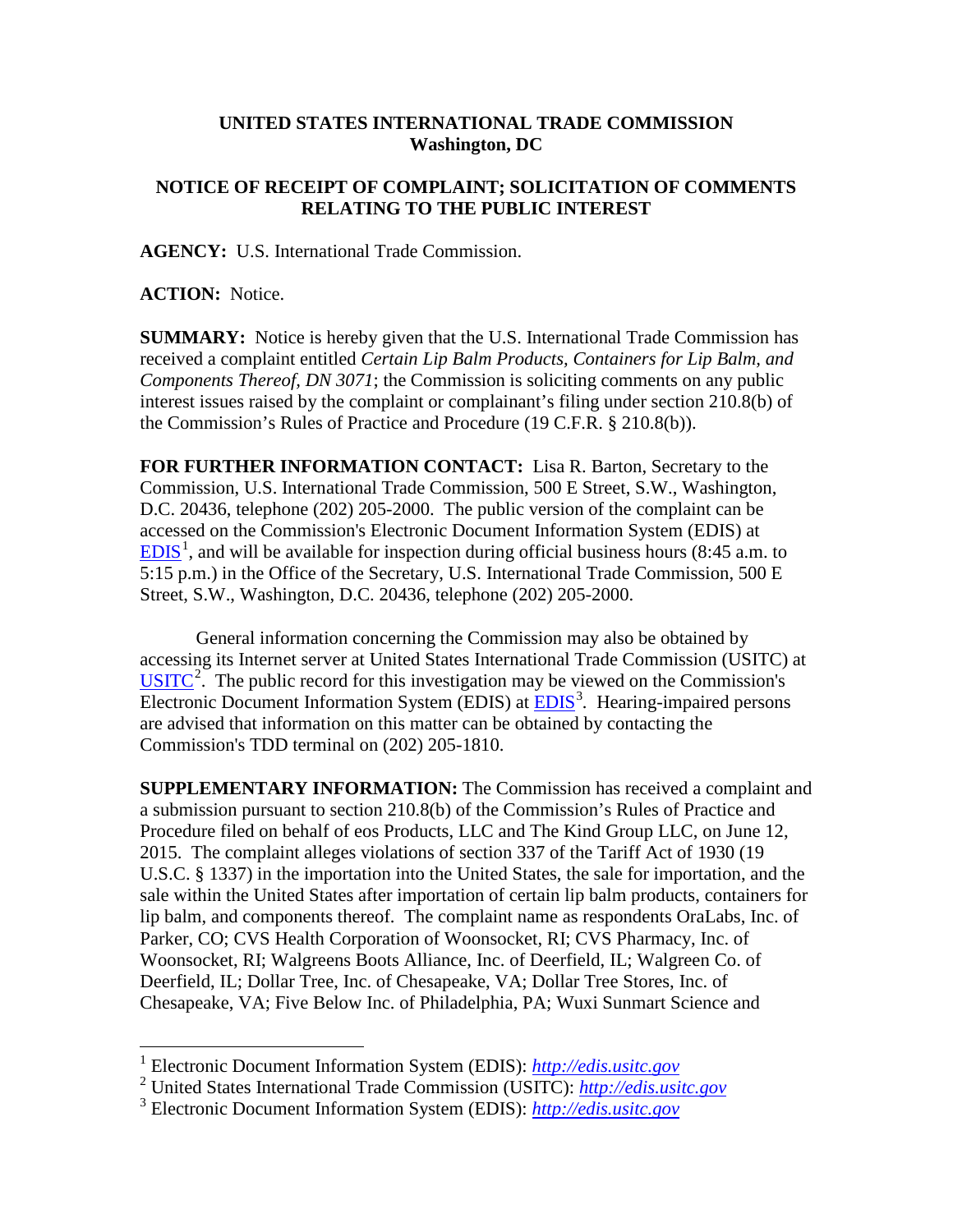Technology Co., Ltd. a/k/a Wuxi Sunmart Group Co., Ltd. and a/k/a Wuxi Shengma Science & Technology Co., Ltd. of China; and Wuxi Sunmart Plastic Co., Ltd. of China. The complainant requests that the Commission issue a limited exclusion order, cease and desist orders, and a bond upon respondents' alleged infringing articles during the 60-day Presidential review period pursuant to 19 U.S.C. § 1337(j).

Proposed respondents, other interested parties, and members of the public are invited to file comments, not to exceed five (5) pages in length, inclusive of attachments, on any public interest issues raised by the complaint or section 210.8(b) filing. Comments should address whether issuance of the relief specifically requested by the complainant in this investigation would affect the public health and welfare in the United States, competitive conditions in the United States economy, the production of like or directly competitive articles in the United States, or United States consumers.

In particular, the Commission is interested in comments that:

- (i) explain how the articles potentially subject to the requested remedial orders are used in the United States;
- (ii) identify any public health, safety, or welfare concerns in the United States relating to the requested remedial orders;
- (iii) identify like or directly competitive articles that complainant, its licensees, or third parties make in the United States which could replace the subject articles if they were to be excluded;
- (iv) indicate whether complainant, complainant's licensees, and/or third party suppliers have the capacity to replace the volume of articles potentially subject to the requested exclusion order and/or a cease and desist order within a commercially reasonable time; and
- (v) explain how the requested remedial orders would impact United States consumers.

Written submissions must be filed no later than by close of business, eight calendar days after the date of publication of this notice in the *Federal Register*. There will be further opportunities for comment on the public interest after the issuance of any final initial determination in this investigation.

Persons filing written submissions must file the original document electronically on or before the deadlines stated above and submit 8 true paper copies to the Office of the Secretary by noon the next day pursuant to section 210.4(f) of the Commission's Rules of Practice and Procedure (19 C.F.R. § 210.4(f)). Submissions should refer to the docket number ("Docket No. 3071") in a prominent place on the cover page and/or the first